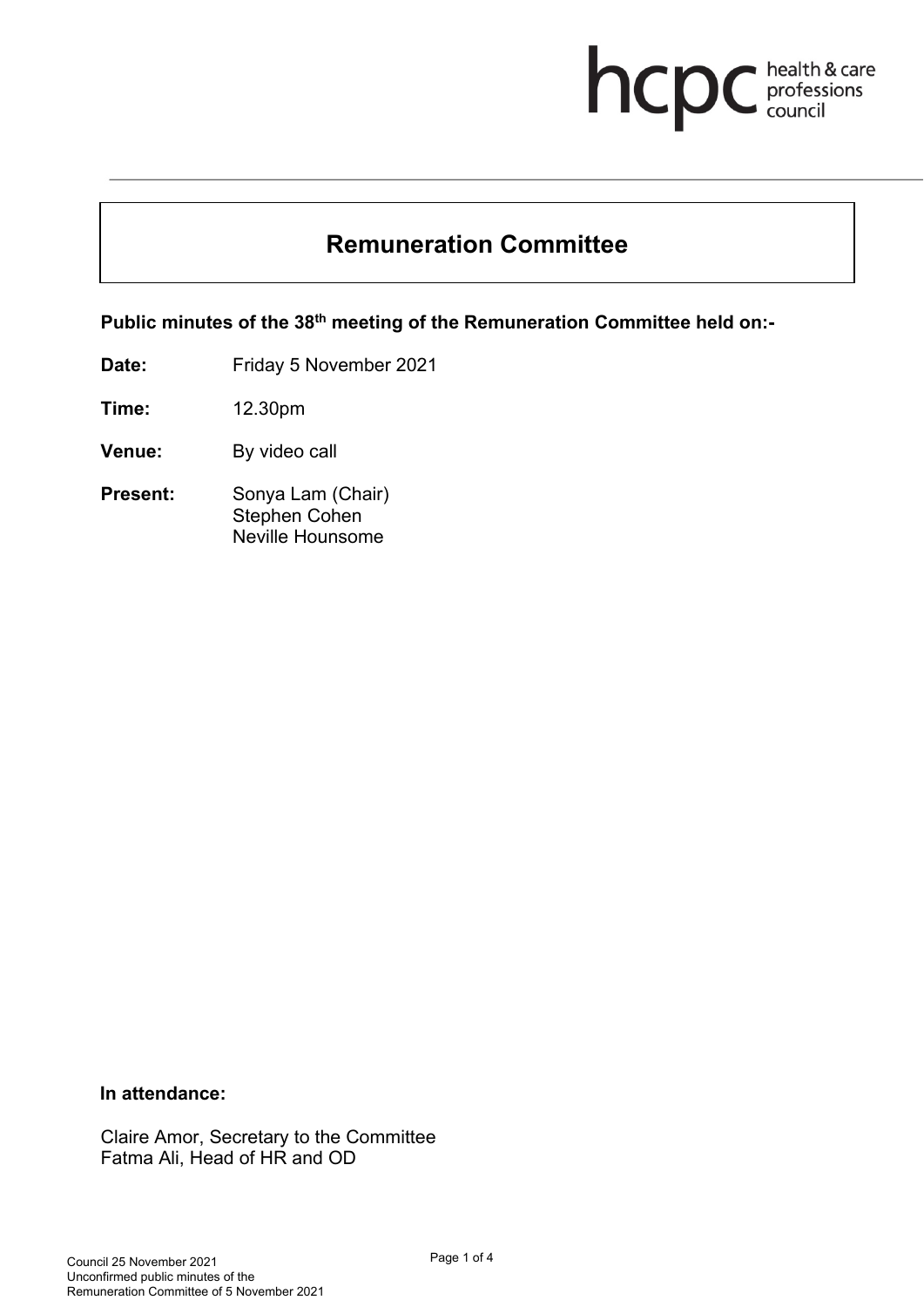#### Part 1 - Public

#### **Item 1. Chair's welcome**

- 1.1 The Chair welcomed those present to the meeting.
- 1.2 The Chair noted that this was the first meeting of the recently appointed Independent Member of the Committee, Neville Hounsome. It was also the first meeting attended by the HCPC's Head of HR and OD, Fatma Ali. The Chair welcomed both Alistair and Fatma to the Committee.

#### **Item 2. Apologies for absence**

2.1 There were no apologies for absence.

#### **Item 3. Approval of agenda**

3.2 The Committee approved the agenda.

#### **Item 4. Declarations of members' interests**

- 4.1 All present declared an interest in item 7, as the HCPC's expense policies applied to both Council and Committee members and employees.
- 4.2 The Secretary to the Committee and Head of HR and OD, though not members of the Committee or taking part in decision making, declared an interest in items 13-15 as it pertained to the HCPC remuneration arrangements for employees.

#### **Item 5. Public minutes of the Remuneration Committee meeting of 12 March 2021**

5.1 The Committee approved the public minutes of the Remuneration Committee meeting of 12 March 2021.

#### **Item 6. Matters arising**

6.1 The Committee noted the matters arising from its last meeting.

#### **Item 7. Expense Policy Review**

7.1 The Committee received a paper from the Head of HR and OD.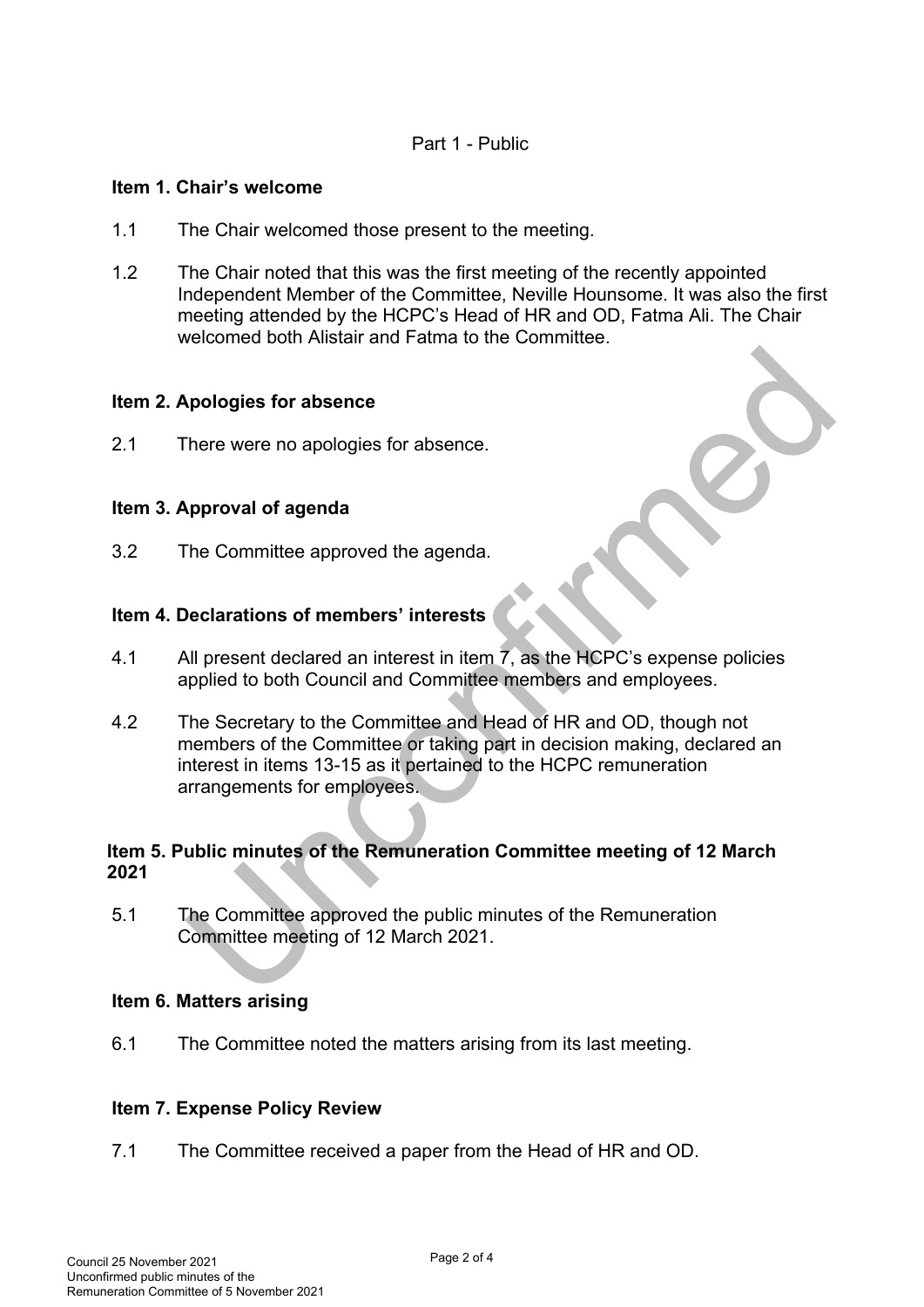- 7.2 The Committee noted that the HCPC's expenses policies were last updated in early 2020. The main change proposed as a result of the 2021 review was to promote more environmentally sustainable travel, in particular, limiting air travel other than in exceptional circumstances.
- 7.3 The Committee asked if the Executive were aware of any HMRC changes to allowances that would impact the policies. The Head of HR and OD noted that there were no relevant changes needing to be reflected.
- 7.4 The Committee noted that the changes to the policy did not prevent users from incurring their own costs to supplement their travel if this was outside of the policy e.g. paying the additional cost of a first class rail ticket for long distances.
- 7.5 The Committee asked if there were any equality impacts of the amendment to advocate electric car use. It was noted that this was a preference, only where the option was available and no equality impacts would result.
- 7.6 The Committee approved the revised Expense Policies. The Committee agreed that the policies should be implemented from 1 January 2022.

### **Item 8. Any other business**

8.1 There was no further business.

# **Item 9. Date and time of next meeting**

9.1 To be confirmed and circulated to members

# **Item 10. Resolution**

The Committee adopted the following:

'The Committee hereby resolves that the remainder of the meeting shall be held in private, because the matters being discussed relate to the following;

- (1) information relating to a registrant, former registrant or applicant for registration:
- (2) information relating to an employee or officer holder, former employee or applicant for any post or office;
- (3) the terms of, or expenditure under, a tender or contract for the purchase or supply of goods or services or the acquisition or disposal of property;
- (4) negotiations or consultation concerning labour relations between the Council and its employees;
- (5) any issue relating to legal proceedings which are being contemplated or instituted by or against the Committee or the Council;
- (6) action being taken to prevent or detect crime or to prosecute offenders;
- (7) the source of information given to the Committee in confidence; or